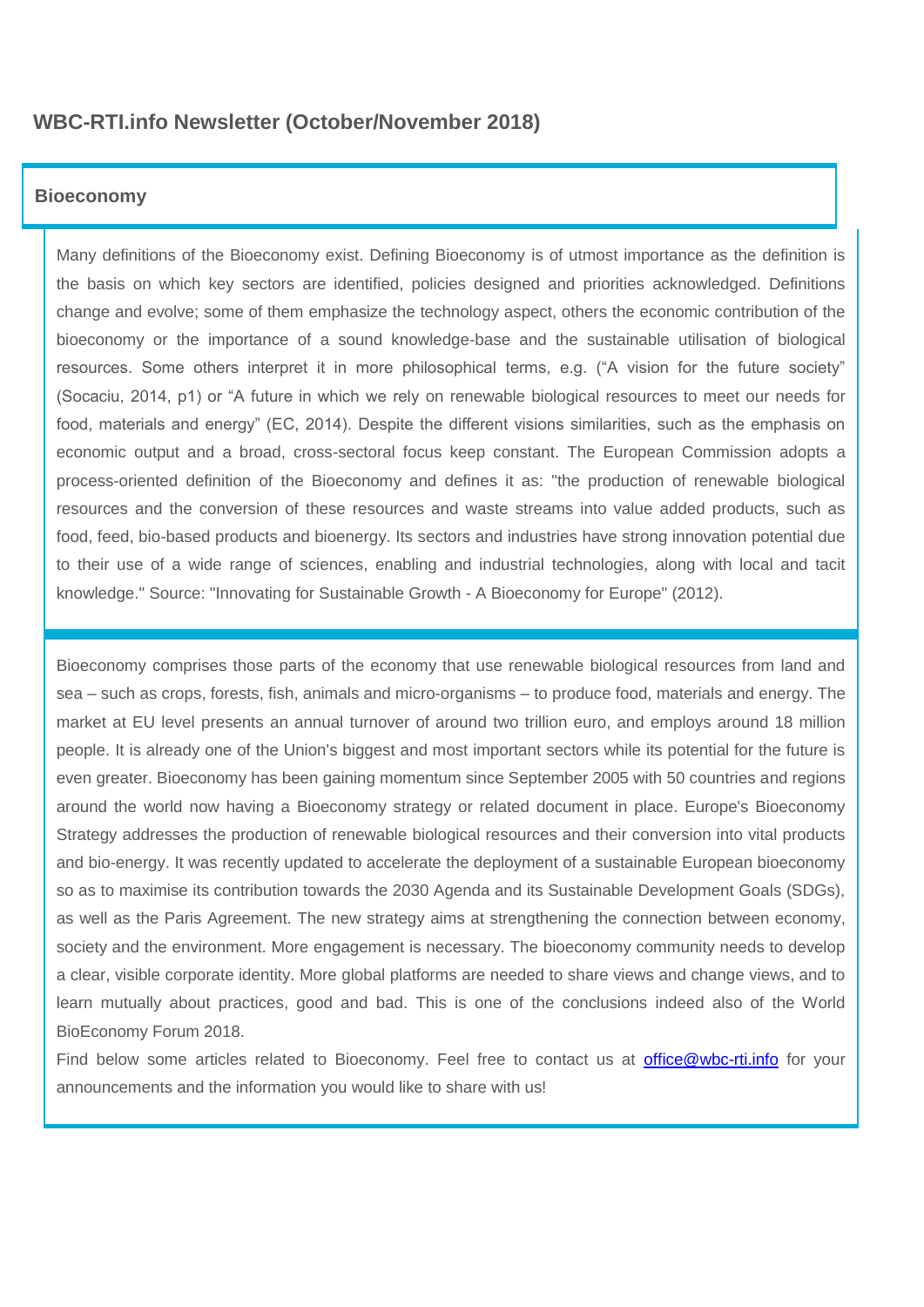## **NEWS**

## Posted on November 16, 2018

**[SERBIA IS READY TO INCREASE THE USE OF BIOMASS AS FUEL](https://wbc-rti.info/object/news/19618)**

According to a roundtable recently organized by UNECOOP with the support of the Association of the Cement Industry of Serbia (CIS) and the Faculty of Applied Ecology – Futura, Serbia's cement industry...

#### Posted on November 16, 2018 **[SERBIA A AND BOSNIA AND HERZEGOVINA AMONG COUNTRIES TO IMPROVE GREEN TRANSITION SCORES](https://wbc-rti.info/object/news/19617)**

The countries are among those that improved their 2018 scores in the area of green transition compared to 2017, while the scores of Albania, FYR of Macedonia, Kosovo\* and Montenegro, remained unchanged...

Posted on November 16, 2018

**[SERBIA'S BUDGET FUND FOR ENERGY EFFICIENCY TO QUADRUPLE TO OVER EUR 4 MILLION IN 2019](https://wbc-rti.info/object/news/19616)** According to Balkan Green Energy News Serbia's budget fund for improving energy efficiency in 2019 will be worth RSD 500 million (about EUR 4.22 million), which was the fund's overall value over the past...

#### Posted on November 16, 2018

**[LINKING BIOECONOMY WITH UNITED NATIONS' SUSTAINABLE DEVELOPMENT GOALS](https://wbc-rti.info/object/news/19613)** The United Nations released 17 Sustainable Development Goals that communities all over the world have to meet. The BBI Public-Private Partnership published a series of BBI JU projects that have met the...

 Posted on November 16, 2018 **[THE BALKANS' ROLE IN SUSTAINABLE RURAL DEVELOPMENT IN THE EU](https://wbc-rti.info/object/news/19608)**  Economic prosperity in rural areas is a major driver of cooperation in the Balkans, and thus necessary for the successful integration of the Western Balkan countries into the EU. This is one of the conclusions...

Posted on November 16, 2018

## **[GOAL OF 44% SHARE OF RENEWABLE ENERGY IN 2020 FOR BOSNIA'S FEDERATION](https://wbc-rti.info/object/news/19607)** Bosnia's Federation government targets a 44% share of renewable energy in the entity's electricity mix in 2020. This was recently reported by SEE NEWS and "Renewables Now" platforms.

### Posted on November 16, 2018 **[WORLD BANK: PUBLIC INVESTMENT BOOSTS GROWTH IN WESTERN BALKANS](https://wbc-rti.info/object/news/19606)** Recently a press release by the World Bank was issued and focuses on "higher but fragile" growth in Western Balkan countries which is supported by public investment and spending.

- Posted on November 14, 2018 **[PRESS RELEASE FROM FIRST WORLD BIOECONOMY FORUM](https://wbc-rti.info/object/news/19599)** During the Forum it was announced that future EU budget doubles to Euro 10 billion.
- Posted on November 14, 2018 **[EUROPEAN LIST OF STRATEGIC RESEARCH INFRASTRUCTURES EXPANDS INTO BIOECONOMY AND OTHER](https://wbc-rti.info/object/news/19598)  [NEW AREAS](https://wbc-rti.info/object/news/19598)**

Biotechnology, food and nutrition, material testing, holocaust and natural environment are among the topics covered by the six new pan-European research infrastructure projects that were announced today...

 Posted on November 14, 2018 **[COOPERATION ON ENVIRONMENT, CIRCULAR ECONOMY AND CLIMATE ACTION ENHANCED BETWEEN EU](https://wbc-rti.info/object/news/19583)  [AND EASTERN PARTNERS](https://wbc-rti.info/object/news/19583)**

At the second Eastern Partnership (EaP) formal ministerial meeting on environment and climate change today in Luxembourg, the EU and the Eastern Partner countries (Armenia, Azerbaijan, Belarus, Georgia...

 Posted on November 14, 2018 **[A NEW BIOECONOMY STRATEGY FOR A SUSTAINABLE EUROPE \(PRESS RELEASE FOCUSED ON ACTION](https://wbc-rti.info/object/news/19582)  [PLAN\)](https://wbc-rti.info/object/news/19582)**

On October 11 the Commission has put forward an action plan to develop a sustainable and circular bioeconomy that serves Europe's society, environment and economy.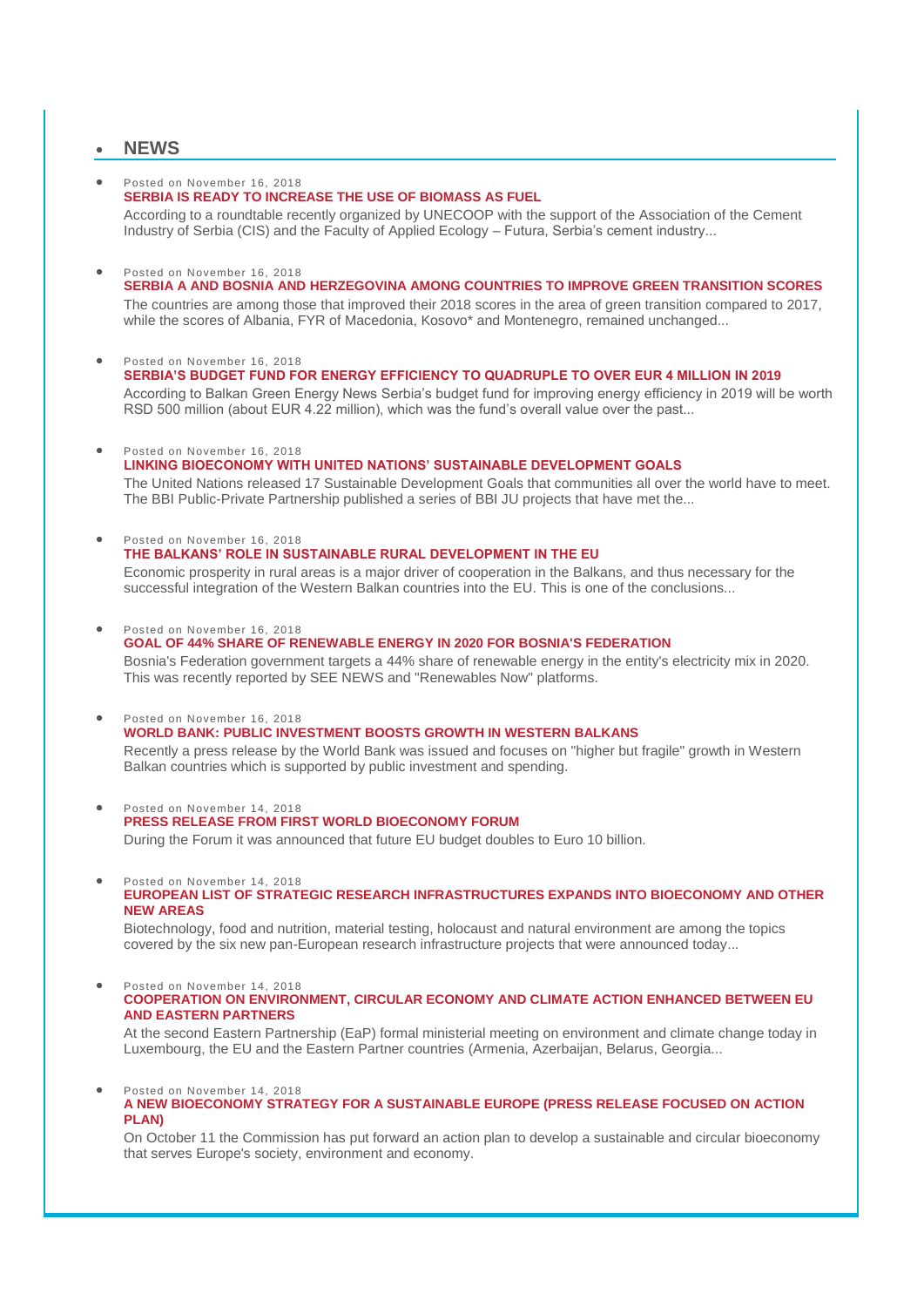## • Posted on October 11, 2018 **[EC PRESENTS NEW BIOECONOMY STRATEGY](https://wbc-rti.info/object/news/17977)**

The European Commission (EC) has presented its new bioeconomy strategy for a sustainable Europe today in Brussels.

# **EVENTS**

- November 20, 2018 | Budapest, Hungary **[BROKERAGE EVENT ON WOOD SECTOR AND BIOFUELS](https://wbc-rti.info/object/event/19621)** The Danube macro-region provides ideal framework conditions in the field of forestry and biofuels due to high
	- quality natural resources, long tradition, well-known universities and SMEs operating in given...
- November 22-23, 2018 | Vienna, Austria **CONFERENCE: "PEOPLE'S FOOD - [PEOPLE'S HEALTH: TOWARDS HEALTHY AND SUSTAINABLE EUROPEAN](https://wbc-rti.info/object/event/19591)  [FOOD SYSTEMS"](https://wbc-rti.info/object/event/19591)**

With the conference Austria wants to facilitate a dialogue between all relevant stakeholders in the food system.

- November 26, 2018 | Nitra, Slovakia **[BROKERAGE EVENT ON SMART AND INNOVATIVE PRECISION FARMING](https://wbc-rti.info/object/event/19622)** Made in Danube and the Union of Slovak Clusters (UKS) are organising a matchmaking event to bring together the representatives of SMEs, R&D institutions and academia to foster local innovation capacity...
- November 26-27, 2018 | Paris, France **[2ND GLOBAL FORUM ON GREEN ECONOMY LEARNING](https://wbc-rti.info/object/event/19597)**

The overall goal of the 2nd Global Forum on Green Economy Learning is to scale-up knowledge and skills development for devising green economy solutions that are inclusive and address concerns related ...

#### November 27-29, 2018 | Paris, France **[INCLUSIVE SOLUTIONS FOR THE GREEN TRANSITION: COMPETITIVENESS, JOBS/SKILLS AND SOCIAL](https://wbc-rti.info/object/event/19596)  [DIMENSIONS](https://wbc-rti.info/object/event/19596)**

The OECD hold its 2018 Green Growth and Sustainable Development (GGSD) Forum on the theme of "Inclusive solutions for the green transition: Competitiveness, jobs/skills and social dimensions". The Forum...

 November 28-29, 2018 | Belgrade, Serbia **[BALKAN ENERGY FINANCE FORUM 2018](https://wbc-rti.info/object/event/19590)**

BEFF brings together senior Energy sector stakeholders with international investors and key government figures to create a new vision for the region's future energy roadmap.

 December 4, 2018 | Brussels, Belgium **[CLIMATE POLICY AND FOREST BIOECONOMY](https://wbc-rti.info/object/event/19593)** This is a ThinkForest seminar which is the European high-level forum on the future of forests. The seminar will

focus on climate targets and policies related to bioeconomy development in the future...

 December 4-5, 2018 | Berlin, Germany **[13TH EUROPEAN BIOPLASTICS CONFERENCE](https://wbc-rti.info/object/event/19592)**

This year the leading bioplastics event in Europe – is taking place on 4/5 December 2018 at the Titanic Chaussee Hotel in Berlin, Germany.

 December 4-6, 2018 | Amsterdam, Netherlands **[ALGAEUROPE 2018](https://wbc-rti.info/object/event/19595)**

This conference offers an unique opportunity for the exchange between academia and industry. The conference will be established in a networking based environment that allows discussions on the evolution...

 December 6, 2018 | Brussels, Belgium **[THE 2018 EU AGRICULTURAL OUTLOOK CONFERENCE](https://wbc-rti.info/object/event/19594)**

The EU Agricultural Outlook conference has become the key annual gathering of European stakeholders willing to engage and discuss the future of agriculture in Europe and the challenges which lie ahead...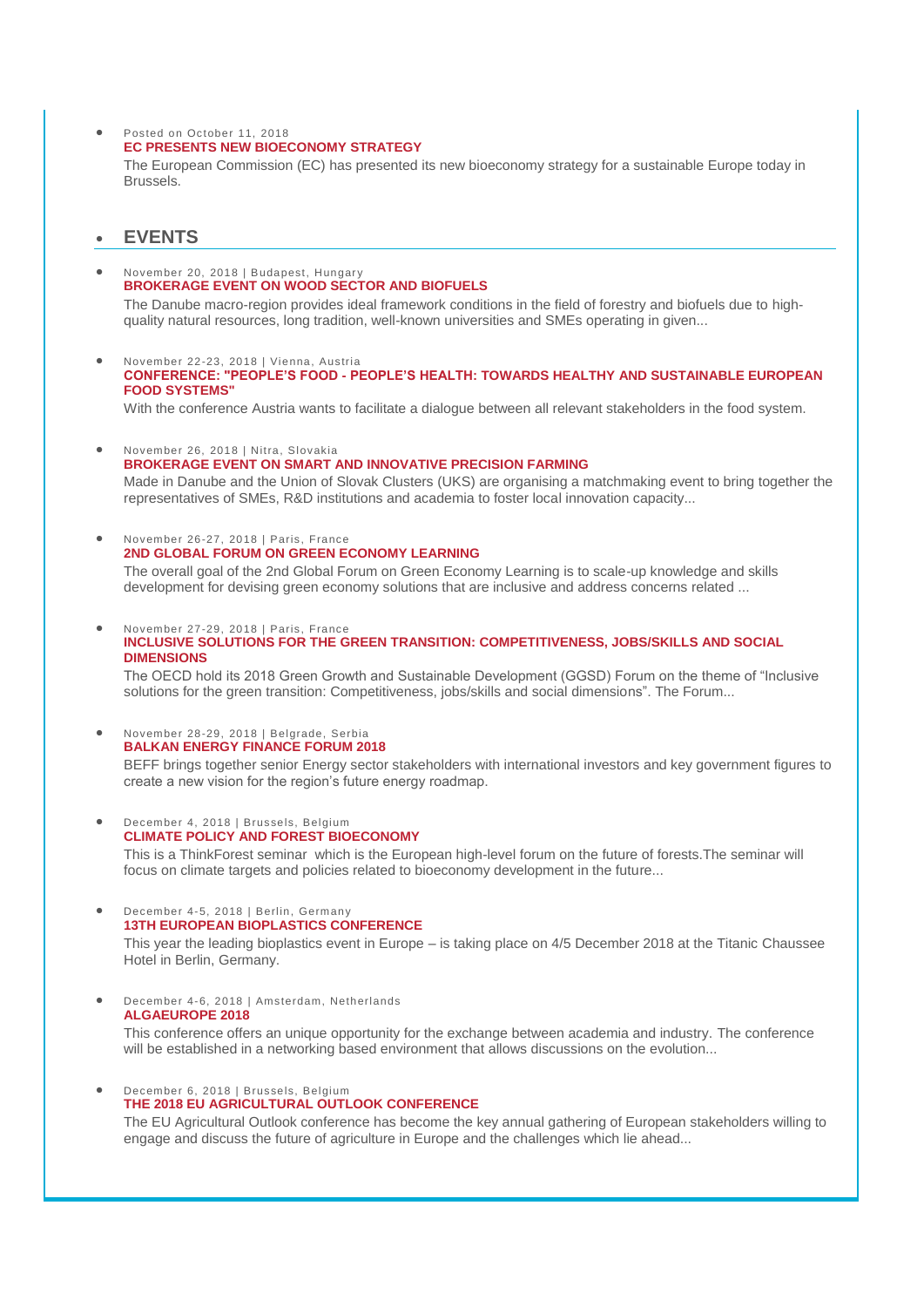September 11-13, 2019 | Ruka, Finland **[2ND WORLD BIOECONOMY FORUM](https://wbc-rti.info/object/event/19601)**

> Experts from the leading edge of bioeconomy gather together in the outstanding nature of northeast Finland for roundtable discussions at the second ever World BioEconomy Forum in September...

# **CALLS**

 Deadline: January 23, 2019 **[CLIMATE-SMART AND RESILIENT FARMING \(H2020 -](https://wbc-rti.info/object/call/19627) LC-SFS-19-2018-2019)** Evidence on climate change is solid and reveals that it will affect the EU with European farming first in line through changes to rainfall regimes, rising temperatures, the variability and seasonality...

 Deadline: January 23, 2019 **INNOVATIVE AND [CITIZEN-DRIVEN FOOD SYSTEM APPROACHES IN CITIES \( H2020-SFS-2018-2020\)](https://wbc-rti.info/object/call/19626)** The challenge of providing the inhabitants of European cities with affordable, safe, and nutritious food is both urgent and complex. Moreover, the health and wellbeing of EU citizens and consumers are...

Deadline: January 23, 2019

**[CIRCULAR BIO-BASED BUSINESS MODELS FOR RURAL COMMUNITIES \(H2020-RUR-2018-2020\)](https://wbc-rti.info/object/call/19620)** Based on an established agro-food system, proposals shall consider a variety of additional bio-based processes and end products that could be integrated into the system, and that are viable on a small...

 Deadline: January 23, 2019 **SUSTAINABLE SOLUTIONS [FOR BIO-BASED PLASTICS ON LAND AND SEA \(H2020-BG-2018-2020\)](https://wbc-rti.info/object/call/19619)** Activities shall focus on sustainability strategies and solutions for bio-based productsand support the Plastics **Strategy** 

 Deadline: February 1, 2019 **THINK BIOBASED CHALLENGE - [DESIGN CONTEST FOR BIOBASED EDUCATIONAL MATERIAL](https://wbc-rti.info/object/call/19612)**  The Think Biobased Challenge is inviting all college & university students to design unforgettable biobased educational materials catered to students in primary and secondary level and in vocational...

# **PROJECTS**

#### BioCannDo **BIOCANNDO - [BIOECONOMY AWARENESS AND DISCOURSE PROJECT](https://wbc-rti.info/object/project/19614)**  This project aims to increase awareness of bio-based products – products partly or wholly made of biomass.

 BIOMONITOR **[BIOMONITOR](https://wbc-rti.info/object/project/19611)**

BioMonitor framework will enable professional stakeholders from different sectors to monitor and measure the bioeconomy and its economic, environmental and social impacts in the EU and Member States

FORESDA

### **[FOREST-BASED CROSS-SECTORAL VALUE CHAINS FOSTERING INNOVATION AND COMPETITIVENESS IN THE](https://wbc-rti.info/object/project/17500)  [DANUBE REGION](https://wbc-rti.info/object/project/17500)**

FORESDA wants to show that it is possible to transform the forest-based industries (FBI) into attractive and sustainable industry sectors.

Danube S3 Cluster

### **[TRANSNATIONAL CLUSTER COOPERATION ACTIVE ON AGRO –](https://wbc-rti.info/object/project/17444) FOOD, BASED ON SMART SPECIALIZATION [APPROACH IN DANUBE REGION](https://wbc-rti.info/object/project/17444)**

This DTP funded project intends to leverage the innovation-driven entrepreneurial ecosystem in the Danube area by developing smart and coordinated cluster policies in the context of RIS3 , to enhance...

DanuBioValNet

**[CROSS-CLUSTERING PARTNERSHIP FOR BOOSTING ECO-INNOVATION BY DEVELOPING A JOINT BIO-BASED](https://wbc-rti.info/object/project/17441)  [VALUE-ADDED NETWORK FOR THE DANUBE REGION](https://wbc-rti.info/object/project/17441)**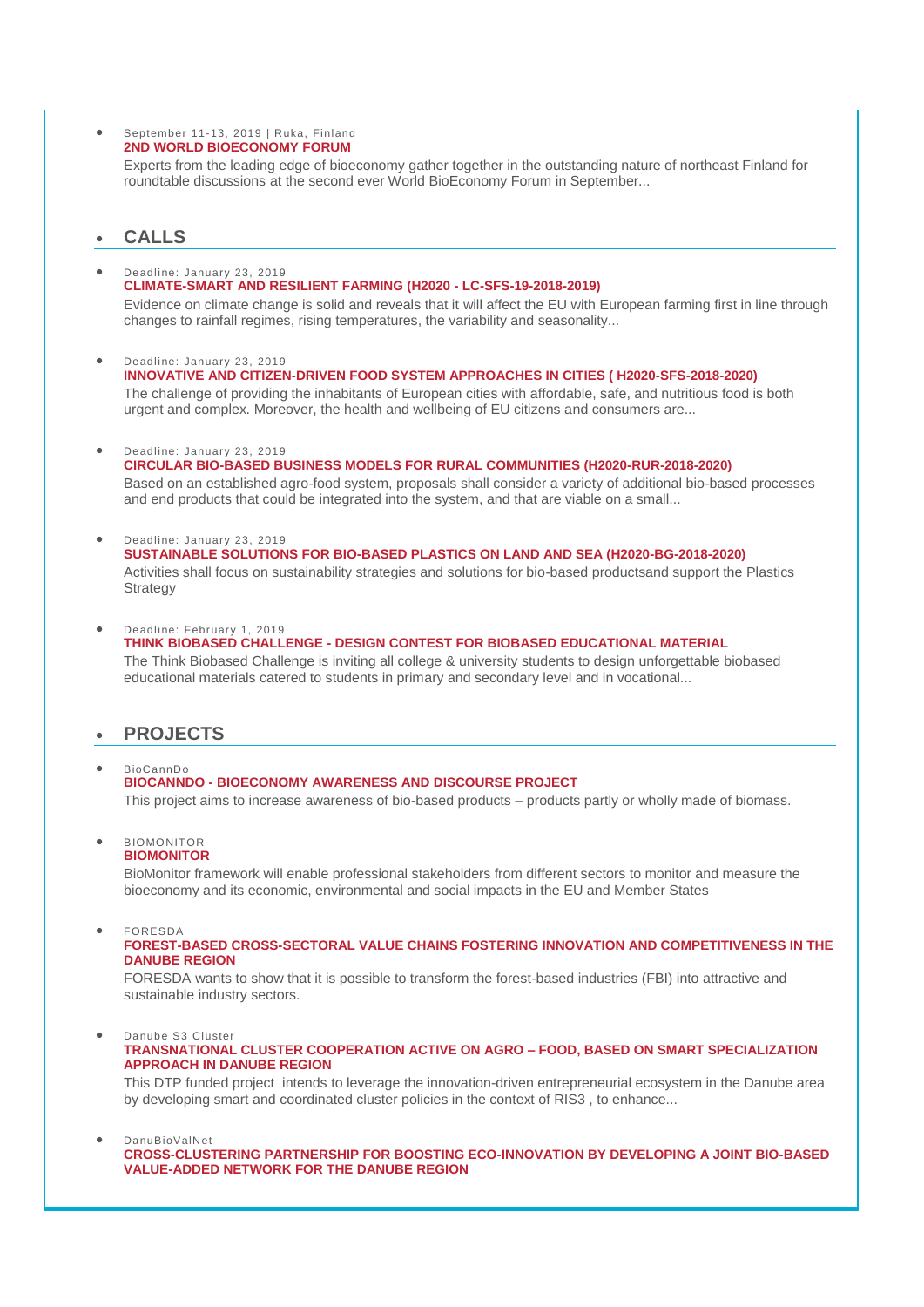One of the planned outputs of this project will be the development of a Joint Bio-based Industry Cluster Policy Strategy (JBCS). Furthermore a bundle of new methods and tools to support clusters for transnational...

## **DOCUMENTS**

#### **[ACCESS TO EU FINANCIAL INSTRUMENTS \(BIOECONOMY\)](https://wbc-rti.info/object/document/19628)**

This 2017 report focuses on the instruments suitable for the implementation oflarge Bio-based Industry investments.

### **[A SUSTAINABLE BIOECONOMY FOR EUROPE \(UPDATE 2018\)](https://wbc-rti.info/object/document/19624)**

Strengthening the connection between economy, society and the environment.

#### **[BIOECONOMY DEVELOPMENT IN EU REGIONS](https://wbc-rti.info/object/document/19623)**

Mapping of EU Member States' / regions' Research and Innovation plans & Strategies for Smart Specialisation (RIS3) on Bioeconomy.

 **[BIOECONOMY COUNTRY REPORTS OF SERBIA AND MONTENEGRO \(BY DANUBIOVALNET PROJECT\)](https://wbc-rti.info/object/document/19610)** DanuBioValNet is a project funded by the Danube Transnational Programme with focus on "Cross-clustering partnership for boosting eco-innovation by developing a joint bio-based value-added network...

## **[WESTERN BALKANS REGULAR ECONOMIC REPORT: FALL 2018](https://wbc-rti.info/object/document/19605)**

This is a semi-annual report by the World Bank series on recent economic developments and economic policies in the Western Balkans. The report looks at the economic performance and outlook for the Western...

 **[SYNTHESIS ON BIOECONOMY MONITORING SYSTEMS IN THE EU MEMBER STATES -](https://wbc-rti.info/object/document/19603) INDICATORS FOR [MONITORING THE PROGRESS OF BIOECONOMY](https://wbc-rti.info/object/document/19603)**

The EC review report of the EU Bioeconomy strategy concluded the need for better monitoring and assessment frameworks, "new actions are needed to develop relevant indicators and scientific evidence for...

#### **BIOECONOMY -- [BRIEF ON JOBS AND GROWTH OF THE BIOECONOMY 2009-2015](https://wbc-rti.info/object/document/19602)** This brief on jobs and growth of the bioeconomy 2009-2015 is one out of a series of Bioeconomy Knowledge

Centre briefs which intend to provide independent evidence for EU policy in this field. The following...

 **[INTERGOVERNMENTAL PANEL ON CLIMATE CHANGE \(IPCC\) REPORT ON GLOBAL WARMING](https://wbc-rti.info/object/document/19600)** The Intergovernmental Panel on Climate Change (IPCC) launched its report on global warming on October 8th, 2018. The report is clearly stating urgency to limit global warming up to 1,5°C ...

#### **[FINANCING ENERGY EFFICIENCY INVESTMENTS IN THE WESTERN BALKANS](https://wbc-rti.info/object/document/19587)**

This WBIF Publication provides a comprehensive overview of policies, targets, and investment mechanisms, with achievements to date, and plans for the future. The brochure includes details on retail...

**ENERGY IN THE WESTERN BALKANS - [THE PATH TO REFORM AND RECONSTRUCTION](https://wbc-rti.info/object/document/19585)**

This Energy Policy Survey by the International Energy Agency (IEA) is the first comprehensive review of energy policies and strategies in the Western Balkan region, and also covers important cross...

## **[RENEWABLES 2018](https://wbc-rti.info/object/document/19584)**

Renewables 2018 is the IEA (International Energy Agency) market analysis and forecast from 2018 to 2023 on renewable energy and technologies. It provides global trends and developments for renewable...

 **GETTING (SOME) NUMBERS RIGHT – [DERIVED ECONOMIC INDICATORS FOR THE BIOECONOMY](https://wbc-rti.info/object/document/19581)** JRC Publication containing proceedings of a side-event at the EUBCE, Copenhagen, 15 May 2018.

### **[FINAL REPORT OF BOHEMIA FORESIGHT PROJECT](https://wbc-rti.info/object/document/17264)**

The European Commission has published the final report of the BOHEMIA project, the main EU strategic foresight study to support future EU policy in research and innovation.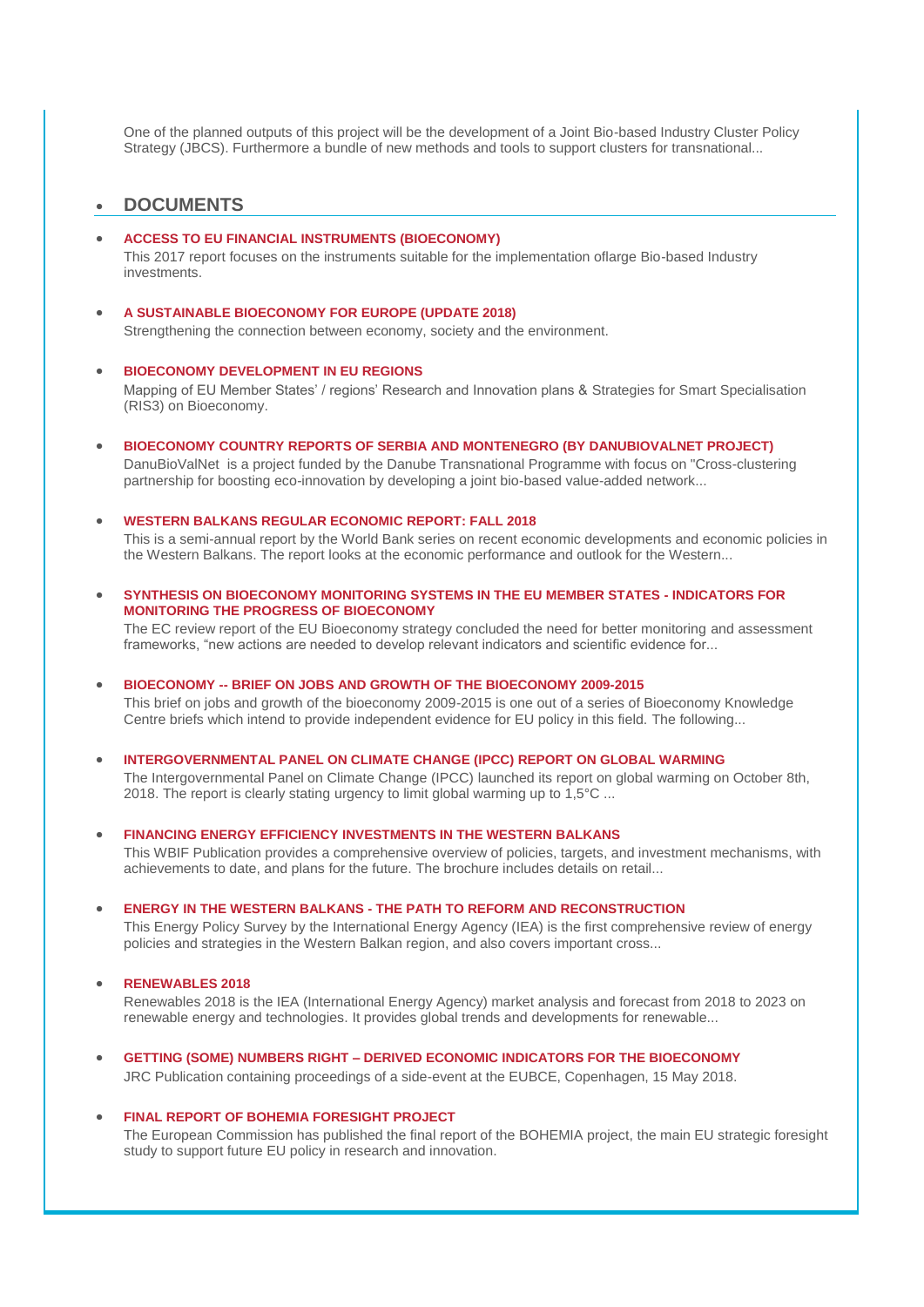## **LINKS**

### **[BALKAN GREEN ENERGY NEWS](https://wbc-rti.info/object/link/19615)**

The project Balkan Green Energy News is a free-of-charge online platform covering sustainable energy (renewable energy, energy efficiency), electric vehicles, environmental protection...

 **WBC NATIONAL ROADMAPS FOR [LIGNOCELLULOSIC BIOMASS AND RELEVANT POLICIES WBC FOR A BIO-](https://wbc-rti.info/object/link/19589)[BASED ECONOMY IN 2030](https://wbc-rti.info/object/link/19589)**

This is a result of the S2Biom Fp7 funded project (D 8.3a) under responsibility of the Imperial College London (Calliope Panoutsou et.al.,). Albania Bosnia & Herzegovina FYR of Macedonia...

## **[GREEN FOR GROWTH FUND AND TECHNICAL ASSISTANCE FACILITY](https://wbc-rti.info/object/link/19588)**

The mission of the Green for Growth Fund is to contribute, in the form of a public private partnership with a layered risk/return structure, to enhancing energy efficiency and fostering renewable energies...

**[THE REGIONAL ENERGY EFFICIENCY PROGRAMME FOR THE WESTERN BALKANS](https://wbc-rti.info/object/link/19586)** 

The Regional Energy Efficiency Programme (REEP) aims to unleash the WB potential to benefit from the greater use of renewable energy and energy efficiency measures by providing a combination of financing...

#### **[GREENLINE WESTERN BALKANS CLUSTER FOUNDATION](https://wbc-rti.info/object/link/17443)**

Greenline Western Balkans Cluster Foundation (GLWBCF) currently consists of 10 very strong and experienced companies and individual founders working in the area of education and research, local and regional...

#### **ECOPANONIA – [ECO ENERGY AND ECO CULTURE CLUSTER](https://wbc-rti.info/object/link/17442)**

This Cluster's goal is to affirm the use of ecological energy sources, as well as to spread the knowledge of the availability, advantages and social-, ecological- and corporate benefits from...

**[FIND MORE RELATED ARTICLES](https://wbc-rti.info/theme/51)**

# **In Focus article: WB potential and opportunities for transition to a bio-based economy**

Western Balkans needs a holistic approach in order to ensure prosperity of this diverse region. Opportunities, in terms of growth and jobs creation, arise from the transition to a low-carbon economy and the high potential for energy savings as well. The latest Western Balkans Regular Economic Report by the World Bank underlines for the region a higher but fragile growth, supported by public investment and spending but in need for reforms that unleash private investment and exports.Transition to a low-carbon economy and the high potential for energy savings represents an occasion in such a framework. Good opportunities for production of biomass are guaranteed indeed by the large rich biodiversity and natural resources in the Balkan region...

**[READ MORE](https://wbc-rti.info/in_focus)**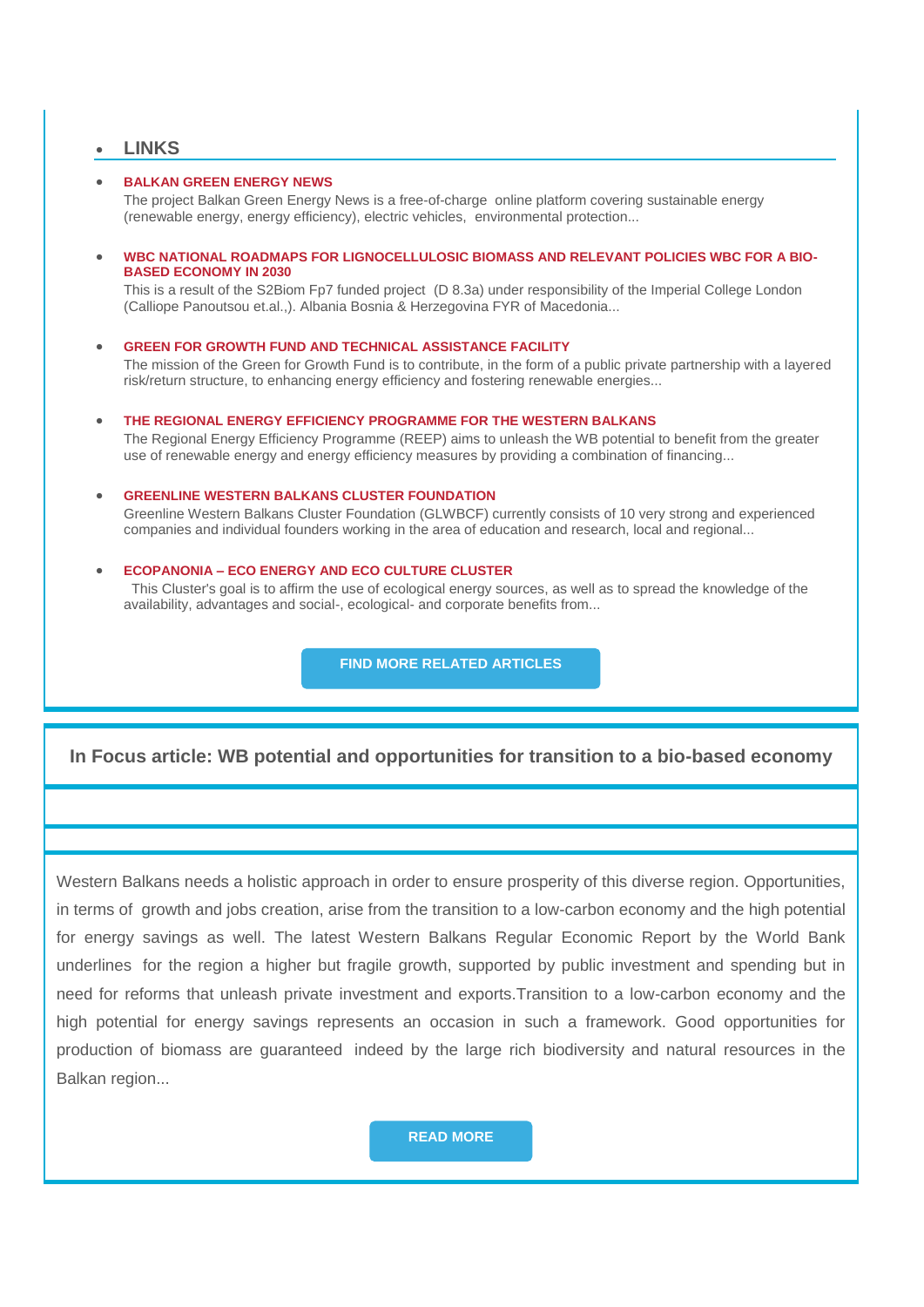# **FURTHER SELECTED EVENTS & CALLS**

# **EVENTS**

- November 28, 2018 | W EBINAR , Hungary **[HORIZON 2020 WEBINAR: QUESTIONS AND ANSWERS](https://wbc-rti.info/object/event/19580)** Does Google not know the answer to your (a bit too specific) Horizon 2020 questions? Ask us anything H2020 related and Gabriella Lovász, Managing Director of Europa Media, will allocate 60 minutes...
- November 28-29, 2018 | Vienna, Austria **[AUSTRIAN EU COUNCIL PRESIDENCY CONFERENCE ON IMPACT OF SOCIAL SCIENCES AND HUMANITIES FOR A](https://wbc-rti.info/object/event/17079)  EUROPEAN RESEARCH AGENDA – [VALUATION OF SSH IN MISSION-ORIENTED RESEARCH](https://wbc-rti.info/object/event/17079)** This conference will bring the valuation (i.e. the provision of added value through SSH and arts-based research) and impact contributions of social sciences and humanities (SSH) research to transformative...

 November 27, 2018-December 1, 2018 | Vienna, Austria **[6THYOUNG SCHOLARS FORUM \(YSF\) ON CENTRAL-](https://wbc-rti.info/object/event/17190) AND SOUTH EAST EUROPE** "Cross-border cooperation in Central and South East Europe"

 December 4-6, 2018 | Vienna, Austria **[ICT 2018](https://wbc-rti.info/object/event/16977)**

The key European ICT research and innovation event is organised by the European Commission and hosted by the 2018 Austrian Presidency.

 December 11-12, 2018 | Vienna - Grand Hotel Mercure Biedermeier , Austria **[HORIZON 2020 PROJECT MANAGEMENT AND FINANCE](https://wbc-rti.info/object/event/17322)** This 2-day training course will introduce the first crucial steps for getting a Horizon 2020 project started on the right foot, provide practical tips to ensure a sound technical implementation of...

 December 10-13, 2018 | Cambridge, United Kingdom **[WORLD CONGRESS ON SPECIAL NEEDS EDUCATION \(WCSNE-2018 -](https://wbc-rti.info/object/event/17021) DEADLINE FOR PAPERS IS 15TH JULY)** The WCSNE is dedicated to the advancement of the theory and practices in special needs education. It promotes collaborative excellence between academicians and professionals from Educational and Industrial...

 January 29, 2019 | Brussels, Belgium **[2019 INFODAY, ENSURING EXCELLENT RESEARCH BY INVESTING IN RESEARCHERS TALENTS, SKILLS AND](https://wbc-rti.info/object/event/17899)  [CAREER DEVELOPMENT](https://wbc-rti.info/object/event/17899)**

Implementing the Human Resources Strategy to comply with art. 32 of the H2020 multi-beneficiary grant agreement This INFO-DAY addresses 'newcomer' universities, research institutions and research funders...

 February 8, 2019 | Sarajevo, Bosnia and Herzegovina **[INFORM FINAL CONFERENCE](https://wbc-rti.info/object/event/17478)** On 8 February 2019, the INFORM project will host the final conference in Sarajevo, Bosnia and Herzegovina.

 April 2-3, 2019 | Zagreb, Croatia **[NETWORK ON TECHNOLOGY-CRITICAL ELEMENTS: FROM ENVIRONMENTAL PROCESSES TO HUMAN HEALTH](https://wbc-rti.info/object/event/17917)  [THREATS \(COST ACTION EVENT\)](https://wbc-rti.info/object/event/17917)** The meeting is the final meeting of the NOTICE COST action – Network on Technology-Critical Elements: From Environmental Processes to Human Health Threats and includes representatives from 24 European...

- May 11-13, 2019 | Valencia, Spain **[INTED2019 \(13TH ANNUAL TECHNOLOGY, EDUCATION AND DEVELOPMENT CONFERENCE\)](https://wbc-rti.info/object/event/17495)**  After 13 years, INTED has become an annual meeting point for lecturers, researchers, education professionals and technologists. Every year, INTED brings together over 700 delegates from 80 different countries...
- September 4-5, 2019 | Roma Eventi Fontana Pontifical Gregorian University, Italy **[ICSD 2019 : 7TH INTERNATIONAL CONFERENCE ON SUSTAINABLE DEVELOPMENT](https://wbc-rti.info/object/event/16629)**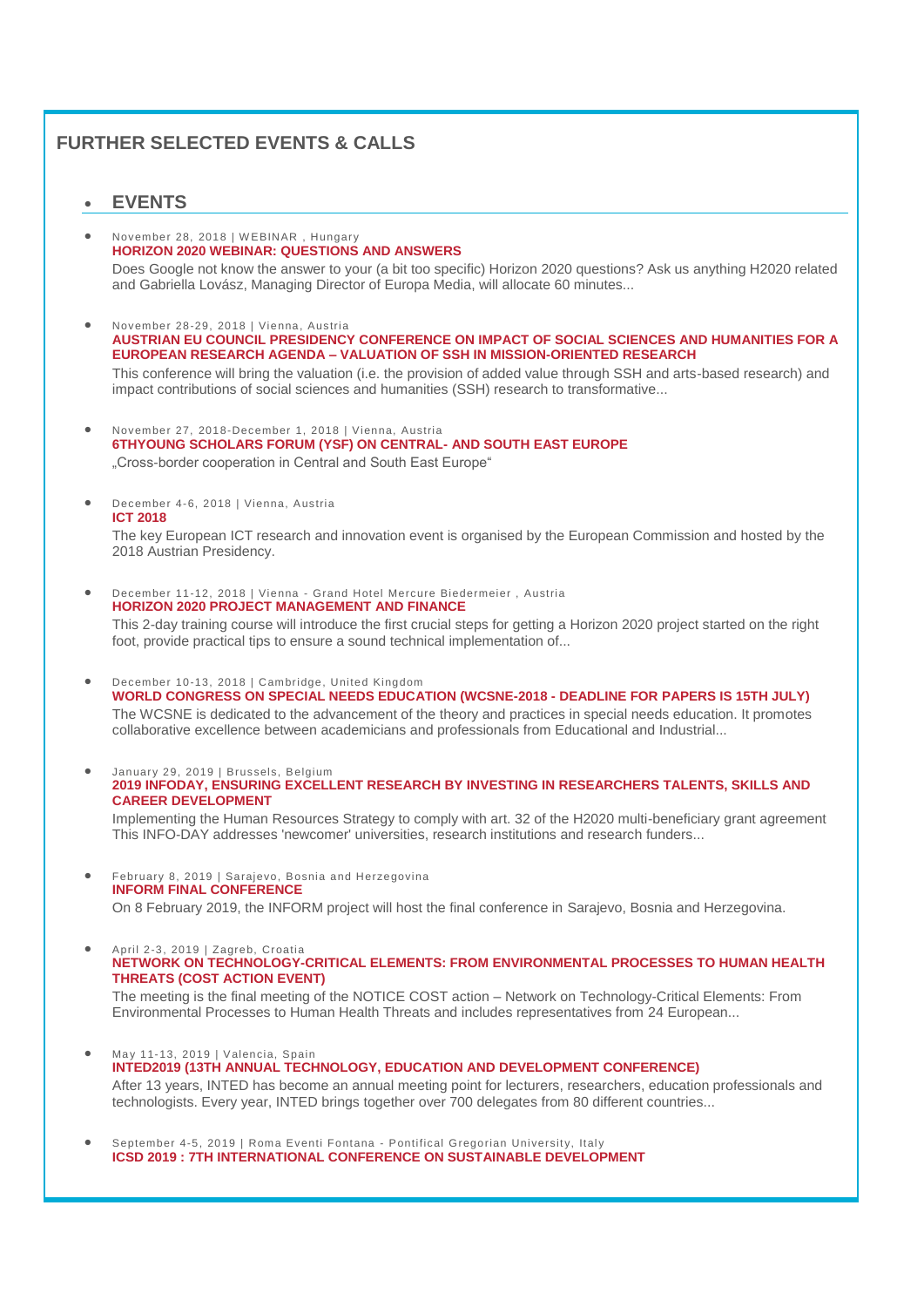European Center of Sustainable Development in collaboration with CIT University will organize the 7th ICSD 2019 Rome, Italy in the days: Wednesday 4 to Thursday 5 September, 2019. The 7th...

## **CALLS**

## Deadline: January 29, 2019

## **[INFRAINNOV-01-2019: STIMULATE THE INNOVATION POTENTIAL OF SMES](https://wbc-rti.info/object/call/16932)**

Specific Challenge: Providing an effective mechanism for inclusion of innovative, agile SMEs in a landscape characterised by strong presence of public pan-European e-infrastructures (in particular ...

#### Deadline: January 31, 2019 **DIATOMIC - [2ND OPEN CALL FOR MICROELECTRONICS INNOVATIONS](https://wbc-rti.info/object/call/19604)**

The open call targets tech SMEs and Competence Centers in the areas of microelectronics and smart systems, as well as innovative startups/ SMEs linked to health, agrifood, and manufacturing sectorsThe...

### Deadline: February 28, 2019

### **[COMMISSION LAUNCHES €2 MILLION HORIZON PRIZE IN SOCIAL INNOVATION](https://wbc-rti.info/object/call/16687)**

The European Commission launched on 27 November 2017 a Horizon Prize in Social Innovation to improve the mobility of older people. Submissions will be accepted until 28 February 2019 from any legal entities...

## Deadline: March 20, 2019

### **[INFRAIA-01-2018-2019: INTEGRATING ACTIVITIES FOR ADVANCED COMMUNITIES](https://wbc-rti.info/object/call/16934)**

European researchers need effective and convenient access to the best research infrastructures in order to conduct research for the advancement of knowledge and technology. The aim of this action is to...

#### Deadline: March 20, 2019

## **[ENHANCING THE EOSC PORTAL AND CONNECTING THEMATIC CLOUDS](https://wbc-rti.info/object/call/17989)**

The aim of this topic is to facilitate wide, user-friendly and cross-disciplinary access to the data and services of the EOSC through the development of the necessary interfaces. The EOSC aims to offer...

#### Deadline: April 2, 2019

## **[SWAFS-08-2019 RESEARCH INNOVATION NEEDS & SKILLS TRAINING IN PHD PROGRAMMES](https://wbc-rti.info/object/call/16621)**  Specific Challenge: Within the New Skills Agenda (adopted in June 2016)[1] and in the Modernisation Agenda

(adopted in May 2017)[2] specifications on innovative employment-oriented curricula recommendations...

Deadline: April 2, 2019

#### **[SWAFS-09-2018-2019 SUPPORTING RESEARCH ORGANISATIONS TO IMPLEMENT GENDER EQUALITY PLANS](https://wbc-rti.info/object/call/16622)**  Specific Challenge: Gender equality is a key priority set with the Member States and Associated countries in the European Research Area. Research funding and performing organisations and universities...

#### Deadline: April 25, 2019 **[INFRAINNOV-01-2019: STIMULATE THE INNOVATION POTENTIAL OF SMES](https://wbc-rti.info/object/call/17987)**

This call addresses the following challenge: "Providing an effective mechanism for inclusion of innovative, agile SMEs in a landscape characterised by strong presence of public pan-European e-infrastructures...

#### Deadline: November 15, 2019 **[WIDESPREAD-04-2019 ERA CHAIRS](https://wbc-rti.info/object/call/16617)**

Specific Challenge: With adequate institutional support outstanding researchers can have a decisive and positive impact on the culture and performance of research institutions. Yet issues such as the...

**[FIND MORE ARTICLES](https://wbc-rti.info/)**

**ABOUT THE INFORMATION PORTAL**